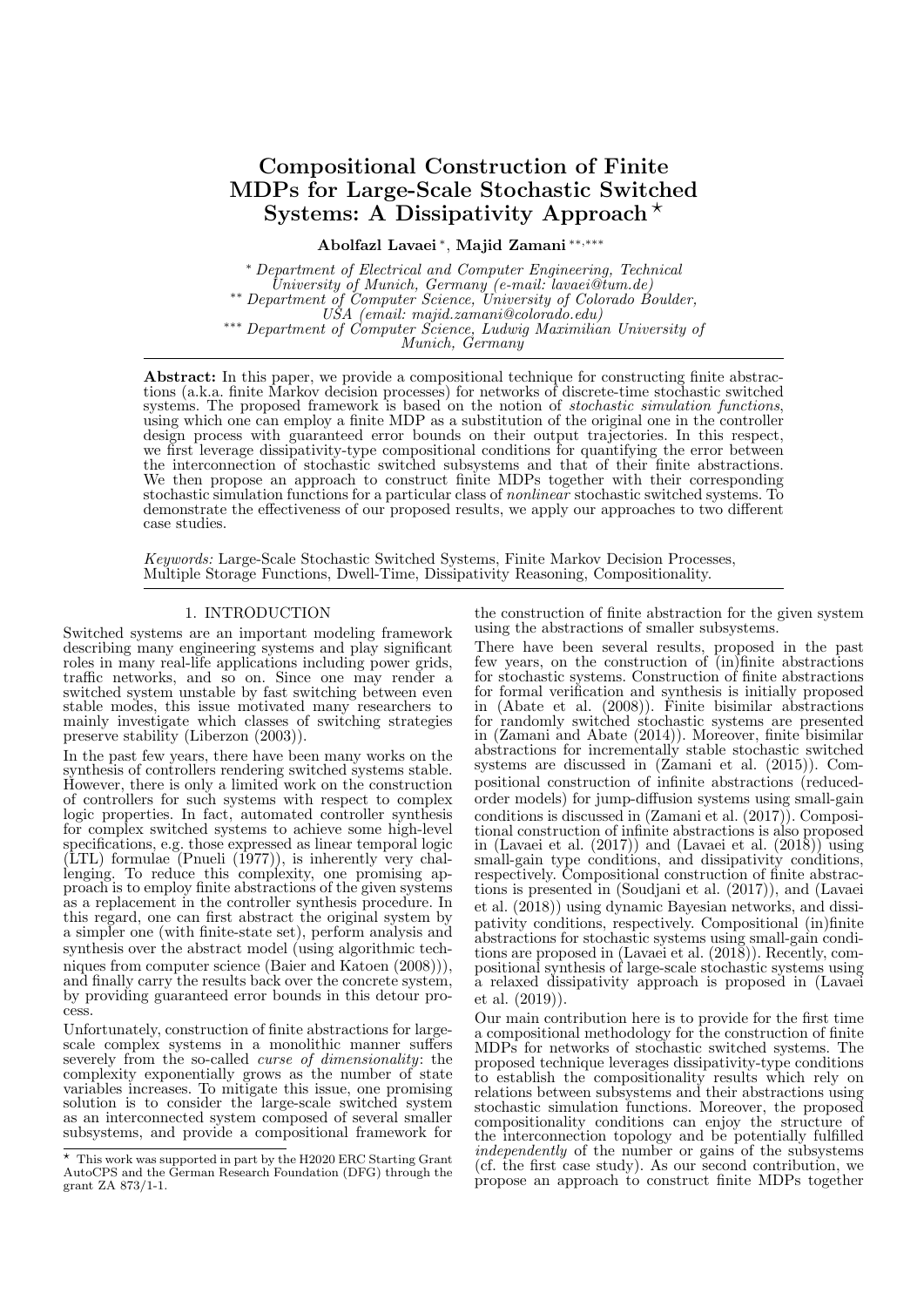with their corresponding stochastic simulation functions for a particular class of nonlinear stochastic switched systems. We demonstrate the effectiveness of the proposed results by applying our techniques to two different case studies. Proofs of all statements are omitted in this work due to space limitations.

# 2. DISCRETE-TIME STOCHASTIC SWITCHED SYSTEMS

## 2.1 Notation

We denote the sets of nonnegative and positive integers by  $\mathbb{N} := \{0, 1, 2, \ldots\}$  and  $\mathbb{N}_{\geq 1} := \{1, 2, 3, \ldots\}$ , respectively. Moreover, the symbols  $\mathbb{R}$ ,  $\mathbb{R}_{>0}$ , and  $\mathbb{R}_{\geq 0}$  denote, respectively, the sets of real, positive and nonnegative real numbers. Given  $N$  vectors  $x_i \in \mathbb{R}^{n_i}$ ,  $n_i \in \mathbb{N}_{\geq 1}$ , and  $i \in \{1, \ldots, N\}$ , we use  $x = [x_1; \ldots; x_N]$  to denote the corresponding vector of dimension  $\sum_i n_i$ . Given a vector  $x \in \mathbb{R}^n$ ,  $||x||$  denotes the Euclidean norm of x. Symbols  $\mathbb{I}_n$ ,  $\mathbf{0}_n$ , and  $\mathbb{I}_n$  denote the identity matrix in  $\mathbb{R}^{n \times n}$  and the column vector in  $\mathbb{R}^{n\times 1}$  with all elements equal to zero and one, respectively. A function  $\gamma : \mathbb{R}_{\geq 0} \to \mathbb{R}_{\geq 0}$ , is said to be a class  $K$  function if it is continuous, strictly increasing, and  $\gamma(0) = 0$ . A class K function  $\gamma(\cdot)$  is said to be a class  $\mathcal{K}_{\infty}$  if  $\gamma(r) \to \infty$  as  $r \to \infty$ .

## 2.2 Discrete-Time Stochastic Switched Systems

Definition 1. A discrete-time stochastic switched system (dt-SS) is characterized here by the tuple

where: 
$$
\Sigma = (X, P, \mathcal{P}, W, \varsigma, F, Y_1, Y_2, h_1, h_2),
$$
 (1)

- $X \subseteq \mathbb{R}^n$  is a Borel space as the state space of the system. We denote by  $(X, \mathcal{B}(X))$  the measurable space with  $\mathcal{B}(X)$  being the Borel sigma-algebra on the state space;
- $P = \{1, \ldots, m\}$  is the finite set of modes;
- $P$  is a subset of  $S(N, P)$  which denotes the set of functions from  $\mathbb N$  to  $\mathbb P$ ;
- $W \subseteq \mathbb{R}^{\bar{p}}$  is a Borel space as the *internal* input space of the system:
- $\bullet$   $\varsigma$  is a sequence of independent and identically distributed (i.i.d.) random variables on a set  $V<sub>s</sub>$

$$
\varsigma := \{ \varsigma(k) : \Omega \to V_{\varsigma}, \ k \in \mathbb{N} \},
$$

- $F = \{f_1, \ldots, f_m\}$  is a collection of vector fields indexed by p. For all  $p \in P$ , the map  $f_p: X \times W \times$  $V_{\rm s} \to X$  is a measurable function characterizing the state evolution of the system;
- $Y_1 \subseteq \mathbb{R}^{q_1}$  is a Borel space as the *external* output space of the system;
- $Y_2 \subseteq \mathbb{R}^{q_2}$  is a Borel space as the *internal* output space of the system;
- $h_1 : X \to Y_1$  is a measurable function as the *external* output map that maps a state  $x \in X$  to its output  $y_1 = h_1(x);$
- $h_2: X \to Y_2$  is a measurable function as the *internal* output map that maps a state  $x \in X$  to its output  $y_2 = h_2(x)$ .

The evolution of the state of  $\Sigma$ , for a given initial state  $x(0) \in X$ , input sequence  $w(\cdot) : \mathbb{N} \to W$  and switching signal  $p(k): \mathbb{N} \to P$ , is described by

$$
\Sigma: \begin{cases} x(k+1) = f_{\mathbf{p}(k)}(x(k), w(k), \varsigma(k)), \\ y_1(k) = h_1(x(k)), \\ y_2(k) = h_2(x(k)), \end{cases} \quad k \in \mathbb{N}. \tag{2}
$$

We assume that signal **p** satisfies a *dwell-time* condition (Morse (1996)) as defined in the following definition. Definition 2. Consider a switching signal  $\mathbf{p} : \mathbb{N} \to P$  and define its switching time instants as

$$
\mathfrak{S}_{\mathbf{p}} := \{ k \in \mathbb{N}_{\geq 1} \, | \, \mathbf{p}(k) \neq \mathbf{p}(k-1) \} \, .
$$

Then,  $\mathbf{p} : \mathbb{N} \to P$  has *dwell-time*  $k_d \in \mathbb{N}$  if elements of  $\mathfrak{S}_{\mathbf{p}}$  ordered as  $k_1 \leq k_2 \leq k_3 \leq \ldots$  satisfy  $k_1 \geq k_d$  and  $k_i - k_{i-1} \geq k_d, \forall i \geq 2.$ 

We use  $\Sigma_p, \forall p \in P$ , to refer to system (2) with constant switching signal  $p(k) = p$  for all  $k \in \mathbb{N}$ . System  $\Sigma$  is called finite if  $X, W$  are finite sets, and infinite otherwise.

Given the dt-SS in  $(1)$ , we are interested in *Markov policies* to control the system as defined in the following definition. Definition 3. A Markov policy for the dt-SS  $\Sigma$  in (1) is a sequence  $\rho = (\rho_0, \rho_1, \rho_2, \ldots)$  of universally measurable stochastic kernels  $\rho_n$  (Bertsekas and Shreve (1996)), each defined on  $P = \{1, \ldots, m\}$  given  $X \times W$ . The class of all such Markov policies is denoted by  $\bar{\Pi}_{\bar{M}}$ .

The interconnected dt-SS without internal inputs and outputs, results from the interconnection of dt-SS having both internal and external signals, is indicated by the simplified tuple  $(X, P, \mathcal{P}, \varsigma, F, Y, h)$  with  $f_p: X \times V_{\varsigma} \to X$ ,  $\forall p \in P.$ 

### 2.3 Global Markov Decision Processes

A dt-SS  $\Sigma$  in (1) can be *equivalently* represented as a Markov decision process (MDP) (Puterman (2014))

$$
\Sigma = (X, P, \mathcal{P}, W, T_{\mathsf{x}}, Y_1, Y_2, h_1, h_2),
$$

where  $T_x : \mathcal{B}(X) \times X \times P \times W \to [0, 1]$ , is a conditional stochastic kernel that assigns to any  $x \in X$ ,  $p \in P$ , and  $w \in W$  a probability measure  $T_{\mathsf{x}}(\cdot|x, p, w)$  on the measurable space  $(X, \mathcal{B}(X))$  so that for any set  $\mathcal{A} \in \mathcal{B}(X)$ ,

$$
\mathbb{P}(x(k+1)\in \mathcal{A}\,|\,x(k),\mathbf{p}(k),w(k))\!=\!\!\int_{\mathcal{A}}\!\!T_{\mathsf{x}}(d\bar{x}|x(k),\mathbf{p}(k),w(k)).
$$

For given  $\mathbf{p}(\cdot), w(\cdot)$ , the stochastic kernel  $T_x$  captures the evolution of the state of  $\Sigma$  which can be uniquely determined by the pair  $(\varsigma, f)$  employing (2).

In this paper, we consider  $\Sigma_p, \forall p \in P$ , as *local* MDPs and introduce the notion of global Markov decision processes as in the next definition. This provides an alternative description of switched systems enabling us to represent a switched system and its finite MDP in a common framework. Note that this notion is adapted from the definition of labeled transition systems defined in (Baier and Katoen (2008)) and modified to capture the stochastic nature of the system.

Definition 4. Given a dt-SS  $\Sigma = (X, P, P, W, \varsigma, F, Y_1, Y_2, h_1,$ ,  $h_2$ ), we define the associated global MDP  $\mathbb{G}(\Sigma)$  =  $(\mathbb{X}, \mathbb{U}, \mathbb{W}, \varsigma, \mathbb{F}, \mathbb{Y}_1, \mathbb{Y}_2, \mathbb{H}_1, \mathbb{H}_2)$ , where:

- $\mathbb{X} = X \times P \times \{0, \ldots, k_d 1\}$  is the set of states. A state  $(x, p, l) \in \mathbb{X}$  means that the current state of  $\Sigma$ is x, the current value of the switching signal is  $p$ , and the time elapsed since the latest switching time instant saturated by  $k_d$  is l;
- $\mathbb{U} = P$  is the set of *external* inputs;
- $W = W$  is the set of internal inputs;<br>•  $\epsilon$  is a sequence of i.i.d. random varia
- $\varsigma$  is a sequence of i.i.d. random variables;<br>•  $\mathbb{F} : \mathbb{X} \times \mathbb{U} \times \mathbb{W} \times V_{\varsigma} \to \mathbb{X}$  is the one-step transition function given by  $(x', p', l') = \mathbb{F}((x, p, l), \nu, w, \varsigma)$  if and only if  $x' = f_p(x, w, \varsigma)$ ,  $\nu = p$ , and the following scenarios hold:
	- $l < k_d 1, p' = p$ , and  $l' = l + 1$ : switching is not allowed because the time elapsed since the latest switch is strictly smaller than the dwell-time;
	- $l = k_d 1, p' = p$ , and  $l' = k_d 1$ : switching is allowed but no switch occurs;
	- $l = k_d 1, p' \neq p$ , and  $l' = 0$ : switching is allowed and a switch occurs;
- $\mathbb{Y}_1 = Y_1$  is the *external* output set;
- $\mathbb{Y}_2 = Y_2$  is the *internal* output set;
- $\mathbb{H}_1 : \mathbb{X} \to \mathbb{Y}_1$  is the *external* output map defined as  $\mathbb{H}_{1}^{1}(x,p,l)=h_{1}(x);$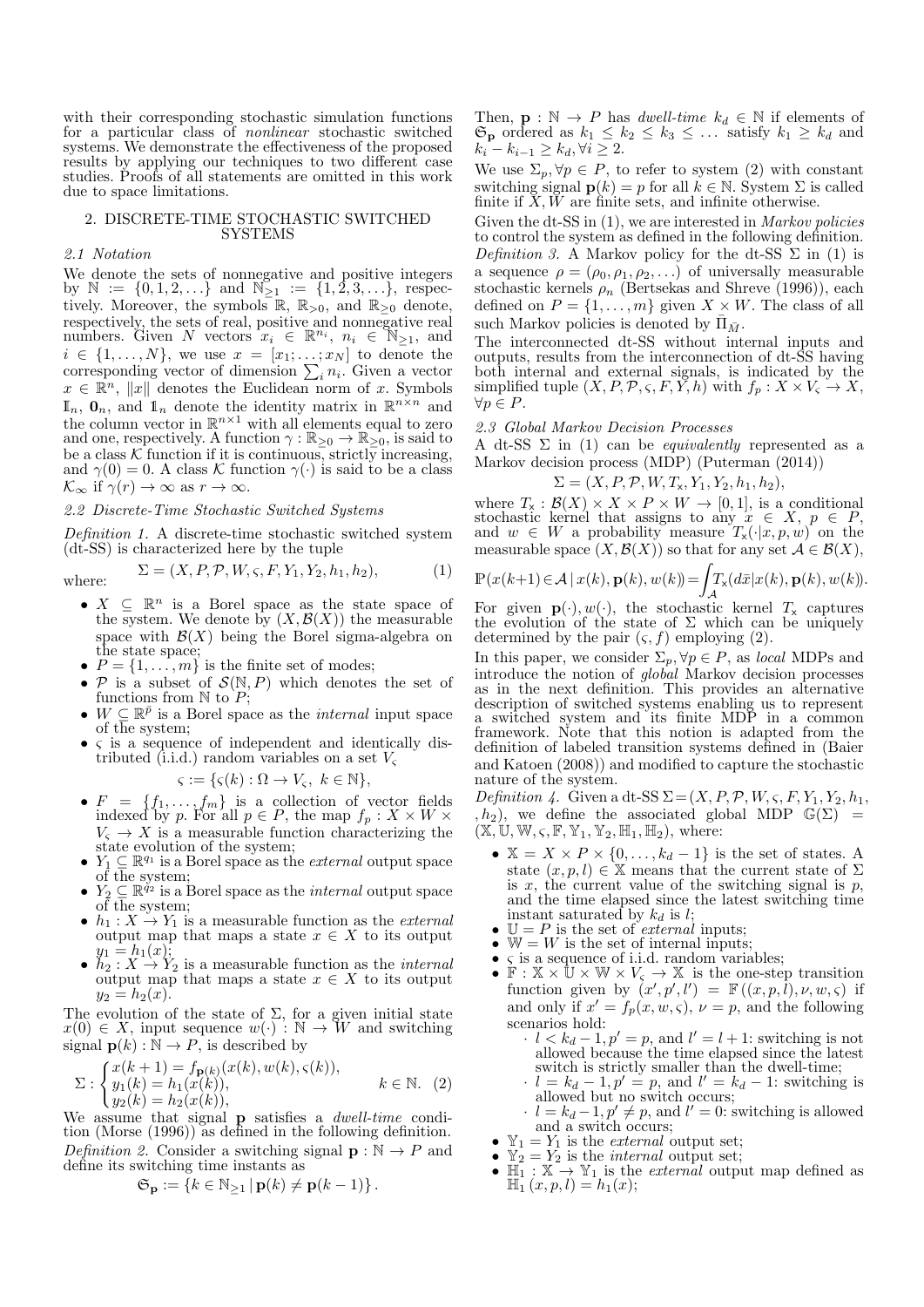•  $\mathbb{H}_2 : \mathbb{X} \to \mathbb{Y}_2$  is the *internal* output map defined as  $\mathbb{H}_{2}^{(x,p,l)} = h_{2}(x).$ 

We associate respectively to U and W the sets  $U$  and W to be collections of sequences  $\{\nu(k): \Omega \to \mathbb{U}, k \in \mathbb{N}\}\$ and  $\{w(k) : \Omega \to \mathbb{W}, k \in \mathbb{N}\},$  in which  $\nu(k)$  and  $w(k)$  are independent of  $\varsigma(t)$  for any  $k, t \in \mathbb{N}$  and  $t \geq k$ . We also denote the initial conditions of p and l by  $p_0$  and  $l_0 = 0$ . Remark 1. Note that in the global MDP  $\mathbb{G}(\Sigma)$  in Definition 4, we added two additional variables  $\hat{p}$  and l to the state tuple of the system  $\Sigma$ , in which l is a counter that depending on its value allows or prevents the system from switching, and p acts as a memory to record the input.

*Proposition 1.* Global MDP  $\mathbb{G}(\Sigma)$  in Definition 4 is itself an MDP and includes all behaviours of the switched system  $\Sigma$  defined in (2).

### 2.4 Finite Markov Decision Processes

In this subsection, we approximate a dt-SS  $\Sigma$  with a *finite*  $\Sigma$  using an abstraction algorithm. This algorithm first constructs a finite partition of state set  $X = \bigcup_i X_i$  and internal input set  $\tilde{W} = \cup_i W_i$ . Then representative points  $\bar{x}_i \in \mathsf{X}_i$ , and  $\bar{w}_i \in \mathsf{W}_i$  are selected as abstract states and internal inputs.

Given a dt-SS  $\Sigma = (X, P, \mathcal{P}, W, \varsigma, F, Y_1, Y_2, h_1, h_2)$  with  $F = \{f_1, \ldots, f_m\}$ , the constructed finite MDP  $\Sigma$  can be represented as

$$
\widehat{\Sigma} = (\hat{X}, P, \mathcal{P}, \hat{W}, \varsigma, \hat{F}, \hat{Y}_1, \hat{Y}_2, \hat{h}_1, \hat{h}_2),\tag{3}
$$

with  $\hat{X} = {\bar{x}_i, i = 1, ..., n_x}, \hat{W} = {\bar{w}_i, i = 1, ..., n_w},$ and  $\hat{F} = \{\hat{f}_1, \dots, \hat{f}_m\}$ , where  $\hat{f}_p : \hat{X} \times \hat{W} \times V_{\varsigma} \to \hat{X}$ ,  $\forall p \in P$ ,  $\frac{1}{2}$  is defined as

$$
\hat{f}_p(\hat{x}, \hat{w}, \varsigma) = \Pi(f_p(\hat{x}, \hat{w}, \varsigma)),\tag{4}
$$

and  $\Pi: X \to \hat{X}$  is the map that assigns to any  $x \in X$ , the representative point  $\bar{x} \in \bar{X}$  of the corresponding partition set containing x. The initial state of  $\hat{\Sigma}$  is also selected according to  $\tilde{x}_0 := \Pi(x_0)$  with  $x_0$  being the initial state of  $\Sigma$ . The output maps  $\hat{h}_1, \hat{h}_2$  are the same as  $h_1, h_2$  with their domain restricted to finite state set  $\hat{X}$ , and the output sets  $\hat{Y}_1, \hat{Y}_2$  are just image of  $\hat{X}$  under  $h_1, h_2$ , respectively.

Dynamical representation provided by (4) employs the map  $\Pi: X \to \hat{X}$  satisfying the inequality

$$
\|\Pi(x) - x\| \le \delta, \quad \forall x \in X,\tag{5}
$$

where  $\delta := \sup\{\|x - x'\|, x, x' \in \mathsf{X}_i, i = 1, 2, ..., n_x\}$  is the state discretization parameter. Now all the ingredients are ready to formally define the finite abstractions of global MDPs as in the following definition.

Definition 5. Given a global MDP  $\mathbb{G}(\Sigma) = (\mathbb{X}, \mathbb{U}, \mathbb{W}, \varsigma, \mathbb{F},$ ,  $\mathbb{Y}_1, \mathbb{Y}_2, \mathbb{H}_1, \mathbb{H}_2$  associated with  $\Sigma$  as in the Definition 4, one can construct its finite abstraction as a finite global MDP  $\widehat{\mathbb{G}}(\widehat{\Sigma}) = (\widehat{\mathbb{X}}, \widehat{\mathbb{U}}, \widehat{\mathbb{W}}, \varsigma, \widehat{\mathbb{F}}, \widehat{\mathbb{Y}}_1, \widehat{\mathbb{Y}}_2, \widehat{\mathbb{H}}_1, \widehat{\mathbb{H}}_2)$ , where:

- $\hat{\mathbb{X}} = \hat{X} \times P \times \{0, \ldots, k_d 1\}$  is the set of states;
- $\hat{\mathbb{U}} = \mathbb{U} = P$  is the set of *external* inputs that remains the same as in the global MDP;
- $\hat{W} = \hat{W}$  is the set of *internal* inputs:
- $\bullet$   $\varsigma$  is a sequence of i.i.d. random variables;
- $\mathbb{\hat{F}} : \mathbb{\hat{X}} \times \mathbb{\hat{U}} \times \mathbb{\hat{W}} \times V_{\varsigma} \rightarrow \mathbb{\hat{X}}$  is the one-step transition function given by  $(\hat{x}', p', l') = \hat{\mathbb{F}}((\hat{x}, p, l), \hat{\nu}, \hat{w}, \varsigma)$  if and only if  $\hat{x}' = \hat{f}_p(\hat{x}, \hat{w}, \zeta)$  as defined in (4),  $\hat{\nu} = p$ , and the following scenarios hold:  $l < k_d - 1$ ,  $p' = p$ , and  $l' = l + 1$ ;  $l = k_d - 1, p' = p, \text{ and } l' = k_d - 1;$

$$
l = k_d - 1, p' \neq p
$$
, and  $l' = 0$ ;

- $\hat{Y}_1 = \{\mathbb{H}_1(\hat{x}, p, l) | (\hat{x}, p, l) \in \hat{X}\}\$ is the *external* output set;
- $\hat{Y}_2 = \{\mathbb{H}_2(\hat{x}, p, l) | (\hat{x}, p, l) \in \hat{X}\}\$ is the *internal* output set;
- $\hat{\mathbb{H}}_1 : \hat{\mathbb{X}} \to \hat{\mathbb{Y}}_1$  is the *external* output map defined as  $\hat{\mathbb{H}}_1(\hat{x}, p, l) = \mathbb{H}_1(\hat{x}, p, l) = h_1(\hat{x});$
- $\hat{\mathbb{H}}_2$ :  $\hat{\mathbb{X}} \to \hat{\mathbb{Y}}_2$  is the *internal* output map defined as  $\hat{\mathbb{H}}_2(\hat{x}, p, l) = \mathbb{H}_2(\hat{x}, p, l) = h_2(\hat{x}).$

In the next section, we define the notions of stochastic pseudo-storage and simulation functions to provide an approach for compositional synthesis of interconnected dt-SS.

# 3. STOCHASTIC PSEUDO-STORAGE AND SIMULATION FUNCTIONS

We first introduce a notion of stochastic pseudo-storage functions for dt-SS with internal inputs and outputs. We then define a notion of stochastic simulation functions for switched systems without internal inputs and outputs. We employ these definitions mainly to quantify closeness of global MDP and its finite abstraction.

Definition 6. Consider two global MDPs  $\mathbb{G}(\Sigma) = (\mathbb{X}, \mathbb{U}, \mathbb{W},$  $, \varsigma, \mathbb{F}, \mathbb{Y}_1, \mathbb{Y}_2, \mathbb{H}_1, \mathbb{H}_2$  and  $\widehat{\mathbb{G}}(\widehat{\Sigma}) = (\widehat{\mathbb{X}}, \widehat{\mathbb{U}}, \widehat{\mathbb{W}}, \varsigma, \widehat{\mathbb{F}}, \widehat{\mathbb{Y}}_1, \widehat{\mathbb{Y}}_2, \widehat{\mathbb{H}}_1,$ ,  $\hat{\mathbb{H}}_2$ ). A function  $V : \mathbb{X} \times \hat{\mathbb{X}} \to \mathbb{R}_{\geq 0}$  is called a stochastic pseudo-storage function (SPStF) from  $\widehat{\mathbb{G}}(\widehat{\Sigma})$  to  $\mathbb{G}(\Sigma)$  if there exist  $\alpha \in \mathcal{K}_{\infty}$ ,  $0 < \kappa < 1$ ,  $\psi \in \mathbb{R}_{\geq 0}$ , and symmetric matrix  $\bar{X}$  with conformal block partitions  $\bar{X}^{ij}$ ,  $i, j \in \{1, 2\}$ , such that

\n- \n
$$
\forall (x, p, l) \in \mathbb{X}, \forall (\hat{x}, p, l) \in \hat{\mathbb{X}},
$$
\n
\n- \n $\alpha(\|\mathbb{H}_1(x, p, l) - \hat{\mathbb{H}}_1(\hat{x}, p, l)\|) \leq V((x, p, l), (\hat{x}, p, l)),$ \n
\n- \n $\forall (x, p, l) \in \mathbb{X}, \forall (\hat{x}, p, l) \in \hat{\mathbb{X}}, \forall \hat{\nu} \in \hat{\mathbb{U}}, \forall w \in \mathbb{W}, \forall \hat{w} \in \hat{\mathbb{W}},$ \n
\n

$$
\mathbb{E}\Big[V((x',p',l'),(\hat{x}',p',l'))|x,\hat{x},p,l,w,\hat{w}\Big] \leq \kappa V((x,p,l),(\hat{x},p,l)) + z^T \bar{X} z + \psi,
$$
 (7)

where  $\tilde{z}$ 

$$
= \begin{bmatrix} w - \hat w & \\ \mathbb{H}_2(x,p,l) - \hat{\mathbb{H}}_2(\hat x,p,l) \end{bmatrix}\!, \ \ \bar X = \begin{bmatrix} \bar X^{11} \ \bar X^{12} \\ \bar X^{21} \ \bar X^{22} \end{bmatrix}\!,
$$

and the expectation operator  $E$  is with respect to  $\varsigma$ under the one-step transition of both global MDPs with  $\nu = \hat{\nu}$ , i.e.,  $(x', p', l') = \mathbb{F}((x, p, l), \hat{\nu}, w, \varsigma)$  and  $(\hat{x}', p', l') = \mathbb{\hat{F}}((\hat{x}, p, l), \hat{\nu}, \hat{w}, \varsigma).$ 

If there exists an SPStF V from  $\widehat{\mathbb{G}}(\widehat{\Sigma})$  to  $\mathbb{G}(\Sigma)$ , this is denoted by  $\widehat{\mathbb{G}}(\widehat{\Sigma}) \preceq_{\mathcal{PS}} \mathbb{G}(\Sigma)$ , and the system  $\widehat{\mathbb{G}}(\widehat{\Sigma})$  is called an abstraction of concrete (original) global MDP  $\mathbb{G}(\Sigma)$ .

Now, we modify the above notion for global MDPs without internal inputs and outputs by eliminating all the terms related to  $w, \hat{w}$  which will be employed in Theorem 8 for relating interconnected systems.

Definition 7. Consider two global MDPs  $\mathbb{G}(\Sigma) = (\mathbb{X}, \mathbb{U}, \varsigma, \mathbb{F},$  $,\mathbb{Y},\mathbb{H})$  and  $\widehat{\mathbb{G}}(\widehat{\Sigma}) = (\widehat{\mathbb{X}},\widehat{\mathbb{U}},\varsigma,\widehat{\mathbb{F}},\widehat{\mathbb{Y}},\widehat{\mathbb{H}})$  without internal inputs and outputs. A function  $V : \mathbb{X} \times \hat{\mathbb{X}} \to \mathbb{R}_{\geq 0}$  is called a stochastic simulation function (SSF) from  $\widehat{\mathbb{G}}(\widehat{\Sigma})$  to  $\mathbb{G}(\Sigma)$ if

• there exists  $\alpha \in \mathcal{K}_{\infty}$  such that  $\forall (x, p, l) \in \mathbb{X}, \forall (\hat{x}, p, l) \in$  $\hat{\mathbb{X}}$ .

$$
\alpha(||\mathbb{H}(x, p, l) - \hat{\mathbb{H}}(\hat{x}, p, l)||) \le V((x, p, l), (\hat{x}, p, l)), (8)
$$
\n
$$
\forall (x, p, l) \in \mathbb{X} \ \forall (\hat{x}, p, l) \in \hat{\mathbb{X}} \ \forall \hat{v} \in \hat{\mathbb{H}}
$$

$$
(x, p, l) \in \mathbb{A}, \forall (x, p, l) \in \mathbb{A}, \forall \nu \in \mathbb{U},
$$
  

$$
\mathbb{E}\Big[V((x', p', l'), (\hat{x}', p', l')) \mid x, \hat{x}, p, l\Big]
$$
  

$$
\leq \kappa V((x, p, l), (\hat{x}, p, l)) + \psi,
$$
 (9)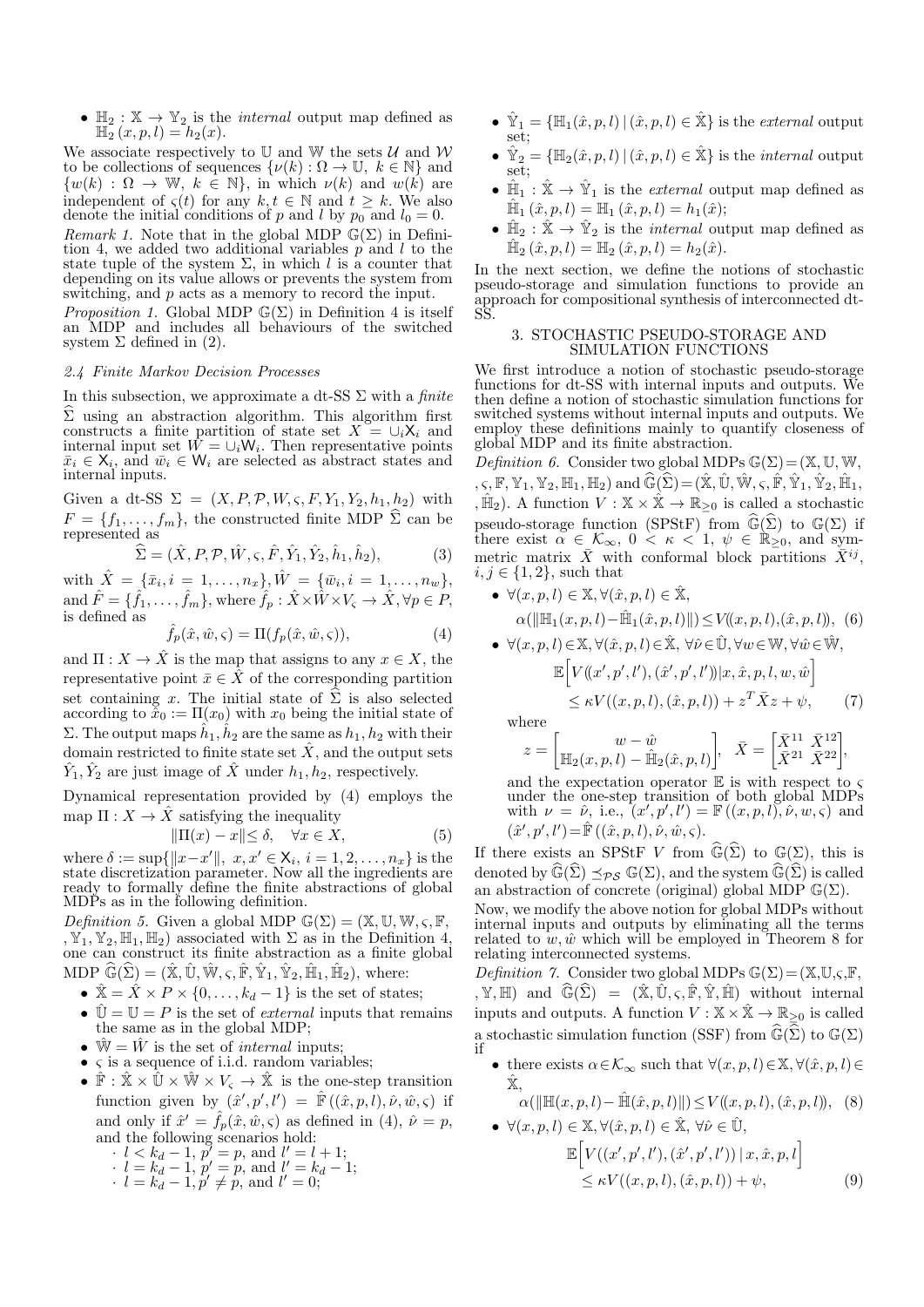for some  $0 < \kappa < 1$ , and  $\psi \in \mathbb{R}_{\geq 0}$ , where the expectation operator  $\mathbb E$  is with respect to  $\varsigma$  under the one-step transition of both global MDPs with  $\nu = \hat{\nu}$ , i.e.,  $(x', p', l') = \mathbb{F}((x, p, l), \hat{\nu}, \varsigma)$  and  $(\hat{x}', p', l') =$  $\hat{\mathbb{F}}((\hat{x}, p, l), \hat{\nu}, \varsigma).$ 

If there exists an SSF V from  $\widehat{\mathbb{G}}(\widehat{\Sigma})$  to  $\mathbb{G}(\Sigma)$ , this is denoted by  $\mathbb{G}(\Sigma) \preceq \mathbb{G}(\Sigma)$ .

The next theorem shows how SSF can be employed to compare output trajectories of two global MDPs (without internal inputs and outputs) in a probabilistic sense.

Theorem 8. Let  $\mathbb{G}(\Sigma) = (\mathbb{X}, \mathbb{U}, \varsigma, \mathbb{F}, \mathbb{Y}, \mathbb{H})$  and  $\widehat{\mathbb{G}}(\widehat{\Sigma}) =$  $(\mathbb{X}, \mathbb{U}, \varsigma, \mathbb{F}, \mathbb{Y}, \mathbb{H})$  be two global MDPs without internal inputs and outputs. Suppose V is an SSF from  $\widehat{\mathbb{G}}(\widehat{\Sigma})$  to  $\mathbb{G}(\Sigma)$ . For any random variables a and  $\hat{a}$  as the initial states of the two dt-SS, any initial mode  $p_0$ , and for any external input trajectory  $\hat{\nu}(\cdot) \in \hat{\mathcal{U}}$  that preserves Markov property for the closed-loop  $\widehat{\mathbb{G}}(\widehat{\Sigma})$ , the following inequality holds:

$$
\mathbb{P}\left\{\sup_{0\leq k\leq T_d} \|y_{a\hat{\nu}}(k) - \hat{y}_{\hat{a}\hat{\nu}}(k)\| \geq \varepsilon \,|\, [a; \hat{a}; p_0]\right\} \tag{10}
$$

$$
\leq \n\begin{cases}\n1 - (1 - \frac{V((a, p_0, l_0), (\hat{a}, p_0, l_0))}{\alpha(\varepsilon)})(1 - \frac{\psi}{\alpha(\varepsilon)})^{T_d}; & \text{if } \alpha(\varepsilon) \geq \frac{\psi}{\kappa}, \\
\frac{V((a, p_0, l_0), (\hat{a}, p_0, l_0))}{\alpha(\varepsilon)}(1 - \kappa)^{T_d} + \frac{\psi}{\kappa \alpha(\varepsilon)}(1 - (1 - \kappa)^{T_d}); & \text{otherwise.}\n\end{cases}
$$

# 4. COMPOSITIONAL ABSTRACTIONS FOR INTERCONNECTED SWITCHED SYSTEMS

# 4.1 Interconnected Stochastic Switched Systems

Suppose we are given  $N$  *concrete* stochastic switched subsystems

 $\Sigma_i = (X_i, P_i, \mathcal{P}_i, W_i, \varsigma_i, F_i, Y_{1i}, Y_{2i}, h_{1i}, h_{2i}), i \in \{1, \ldots, N\},$  (11) with its equivalent global MDP  $\mathbb{G}(\Sigma_i) = (\mathbb{X}_i, \mathbb{U}_i, \mathbb{W}_i, \varsigma_i, \mathbb{F}_i,$  $, \mathbb{Y}_{1i}, \mathbb{Y}_{2i}, \mathbb{H}_{1i}, \mathbb{H}_{2i})$ . Now we provide a formal definition of interconnection of concrete dt-SS  $\Sigma_i, \forall i \in \{1, ..., N\}.$ Definition 9. Consider  $N \in \mathbb{N}_{\geq 1}$  dt-SS  $\Sigma_i = (X_i, P_i, P_i, W_i, \mathcal{N}_i)$  $, \zeta_i, F_i, Y_{1i}, Y_{2i}, h_{1i}, h_{2i}$ , and a matrix M defining the coupling between these subsystems. We require the condition  $M \prod_{i=1}^{N} Y_{2i} \subseteq \prod_{i=1}^{N} W_i$  to have a well-posed interconnection. The interconnection of  $\Sigma_i$ ,  $\forall i \in \{1, ..., N\}$ , is the concrete interconnected dt-SS  $\Sigma = (X, P, P, \varsigma, F, Y, h),$ denoted by  $\mathcal{I}(\Sigma_1, \ldots, \Sigma_N)$ , such that  $X := \prod_{i=1}^N X_i$ ,  $P :=$  $\prod_{i=1}^N P_i, \; \mathcal{P} \;:=\; \prod_{i=1}^N \mathcal{P}_i, \; F \;:=\; \prod_{i=1}^N F_i, \; Y \;:=\; \prod_{i=1}^N Y_{1i},$ and function  $h = \prod_{i=1}^{N} h_{1i}$ , with the internal inputs constrained according to

$$
[w_1; \ldots; w_N] = M[h_{21}(x_1); \ldots; h_{2N}(x_N)].
$$

Similarly, given global MDPs  $\mathbb{G}(\Sigma_i) = (\mathbb{X}_i, \mathbb{U}_i, \mathbb{W}_i, \varsigma_i, \mathbb{F}_i, \mathbb{Y}_{1i},$  $\{Y_{2i}, \mathbb{H}_{1i}, \mathbb{H}_{2i}\}, i \in \{1, \ldots, N\},\$  one can also define the interconnection of  $\mathbb{G}(\Sigma_i)$  as  $\mathcal{I}(\mathbb{G}(\Sigma_1), \ldots, \mathbb{G}(\Sigma_N)).$ 

4.2 Compositional Abstractions for Interconnected Global MDPs

Assume that any global MDP  $\mathbb{G}(\Sigma_i) = (\mathbb{X}_i, \mathbb{U}_i, \mathbb{W}_i, \varsigma_i, \mathbb{F}_i, \mathbb{Y}_{1i},$  $,\mathbb{Y}_{2i},\mathbb{H}_{1i},\mathbb{H}_{2i}), i \in \{1,\ldots,N\},$  admits its *abstract* global MDP  $\widehat{\mathbb{G}}(\widehat{\Sigma}_i) = (\widehat{\mathbb{X}}_i, \widehat{\mathbb{U}}_i, \widehat{\mathbb{W}}_i, \varsigma_i, \widehat{\mathbb{F}}_i, \widehat{\mathbb{Y}}_{1i}, \widehat{\mathbb{Y}}_{2i}, \widehat{\mathbb{H}}_{1i}, \widehat{\mathbb{H}}_{2i})$  together with an SPStF  $V_i$  from  $\widehat{\mathbb{G}}(\widehat{\Sigma}_i)$  to  $\mathbb{G}(\Sigma_i)$  with the corresponding function, constants and the conformal block partitions denoted by  $\alpha_i, \kappa_i, \psi_i, \bar{X}_i, \bar{X}_i^{11}, \bar{X}_i^{12}, \bar{X}_i^{21}$ , and  $\bar{X}^{22}_{i}$  as in Definition 6. In the next theorem, we provide sufficient conditions to quantify the error between the interconnection of global MDPs and that of their finite abstractions in a compositional manner.

Theorem 10. Consider the interconnected global MDP  $\mathbb{G}(\Sigma) = (\mathbb{X}, \mathbb{U}, \varsigma, \mathbb{F}, \mathbb{Y}, \mathbb{H})$  induced by  $N \in \mathbb{N}_{\geq 1}$  global MDPs  $\mathbb{G}(\Sigma_i)$ . Suppose that each  $\mathbb{G}(\Sigma_i)$  admits a finite abstraction  $\widehat{\mathbb{G}}(\widehat{\Sigma}_i)$  together with an SPStF  $V_i$ . Then function  $V((x, p, l), (\hat{x}, p, l))$  defined as

$$
V((x, p, l), (\hat{x}, p, l)) := \sum_{i=1}^{N} \mu_i V_i((x_i, p_i, l_i), (\hat{x}_i, p_i, l_i)), \quad (12)
$$

is an SSF function from  $\mathcal{I}(\mathbb{G}(\Sigma_1), \ldots, \mathbb{G}(\Sigma_N))$  with coupling matrix  $\hat{M}$ , to  $\mathcal{I}(\mathbb{G}(\Sigma_1),...,\mathbb{G}(\Sigma_N))$ , if  $\mu_i > 0$ ,  $i \in \{1, \ldots, N\}$ , and the following matrix (in)equality and inclusion hold:

$$
\begin{bmatrix} M \\ \mathbb{I}_n \end{bmatrix}^T \bar{X}_{cmp} \begin{bmatrix} M \\ \mathbb{I}_n \end{bmatrix} \preceq 0, \tag{13}
$$

$$
M = \hat{M},\tag{14}
$$

$$
\hat{M} \prod_{i=1}^{N} \hat{Y}_{2i} \subseteq \prod_{i=1}^{N} \hat{W}_i,
$$
\n(15)

where

$$
\bar{X}_{cmp} := \begin{bmatrix} \mu_1 \bar{X}_1^{11} & \mu_1 \bar{X}_1^{12} & \cdots & \mu_N \bar{X}_N^{12} \\ \mu_1 \bar{X}_1^{21} & \cdots & \mu_1 \bar{X}_1^{22} & \cdots & \mu_N \bar{X}_N^{22} \\ \cdots & \cdots & \cdots & \cdots & \cdots \\ \end{bmatrix}.
$$

### 5. CONSTRUCTION OF FINITE MARKOV DECISION PROCESSES

In this section, we impose conditions on the concrete dt-SS Σ enabling us to find an SPStF from  $\widehat{\mathbb{G}}(\widehat{\Sigma})$  to  $\mathbb{G}(\Sigma)$ . The required conditions are represented via some matrix inequality for a class of nonlinear stochastic switched systems in the next subsection.

5.1 Stochastic Switched Systems with Slope Restrictions on Nonlinearity

The class of nonlinear switched systems is given by<br> $Cx(k+1) = A \cos(k) + E \cos(k) \sin(k) \sin(k)$ 

$$
\Sigma: \begin{cases} x(k+1) = A_{\mathbf{p}(k)} x(k) + E_{\mathbf{p}(k)} \varphi_{\mathbf{p}(k)} (F_{\mathbf{p}(k)} x(k)) \\ + B_{\mathbf{p}(k)} + D_{\mathbf{p}(k)} w(k) + R_{\mathbf{p}(k)} s(k), \\ y_1(k) = C_1 x(k), \\ y_2(k) = C_2 x(k), \end{cases} (16)
$$

where the additive noise  $\varsigma(k)$  is a sequence of independent random vectors with multivariate standard normal distributions, and  $\varphi_p : \mathbb{R} \to \mathbb{R}$  satisfies

$$
0 \le \frac{\varphi_p(c) - \varphi_p(d)}{c - d} \le \bar{a}_p, \quad \forall c, d \in \mathbb{R}, c \ne d,
$$
 (17)

for some  $\bar{a}_p \in \mathbb{R}_{>0} \cup \{\infty\}.$ 

We use the tuple  $\Sigma = (A, B, C_1, C_2, D, E, F, R, \varphi)$  to refer to the class of nonlinear switched systems of the form (16), where  $A = \{A_1, \ldots, A_m\}, B = \{B_1, \ldots, B_m\}, D =$  $\{D_1, \ldots, D_m\}, E = \{E_1, \ldots, E_m\}, F = \{F_1, \ldots, F_m\}, R =$  $\{R_1, \ldots, R_m\}, \varphi = \{\varphi_1, \ldots, \varphi_m\},$  for the finite set of  $P =$  $\{1, \ldots, m\}.$ 

Here, we employ quadratic storage function of the form

$$
V_p(x, \hat{x}) = (x - \hat{x})^T \tilde{M}_p(x - \hat{x}), \quad \forall p \in P, \qquad (18)
$$

where  $\tilde{M}_p \succ 0$  is a positive-definite matrix of appropriate dimension. In order to show that a nominated V employing  $V_p$  in (18) is an SPStF from  $\widehat{\mathbb{G}}(\widehat{\Sigma})$  to  $\mathbb{G}(\Sigma)$ , we raise the following assumptions. These assumptions are essential to show the main result of this section as in Theorem 11. Assumption 1. Assume that there exists  $\mu > 1$  such that

*Example 17. Assume that there exists* 
$$
\mu \ge 1
$$
 such that  $\forall x, x' \in X$ ,  $\forall p, p' \in P$ :  $V_p(x, x') \le \mu V_{p'}(x, x')$ . (19)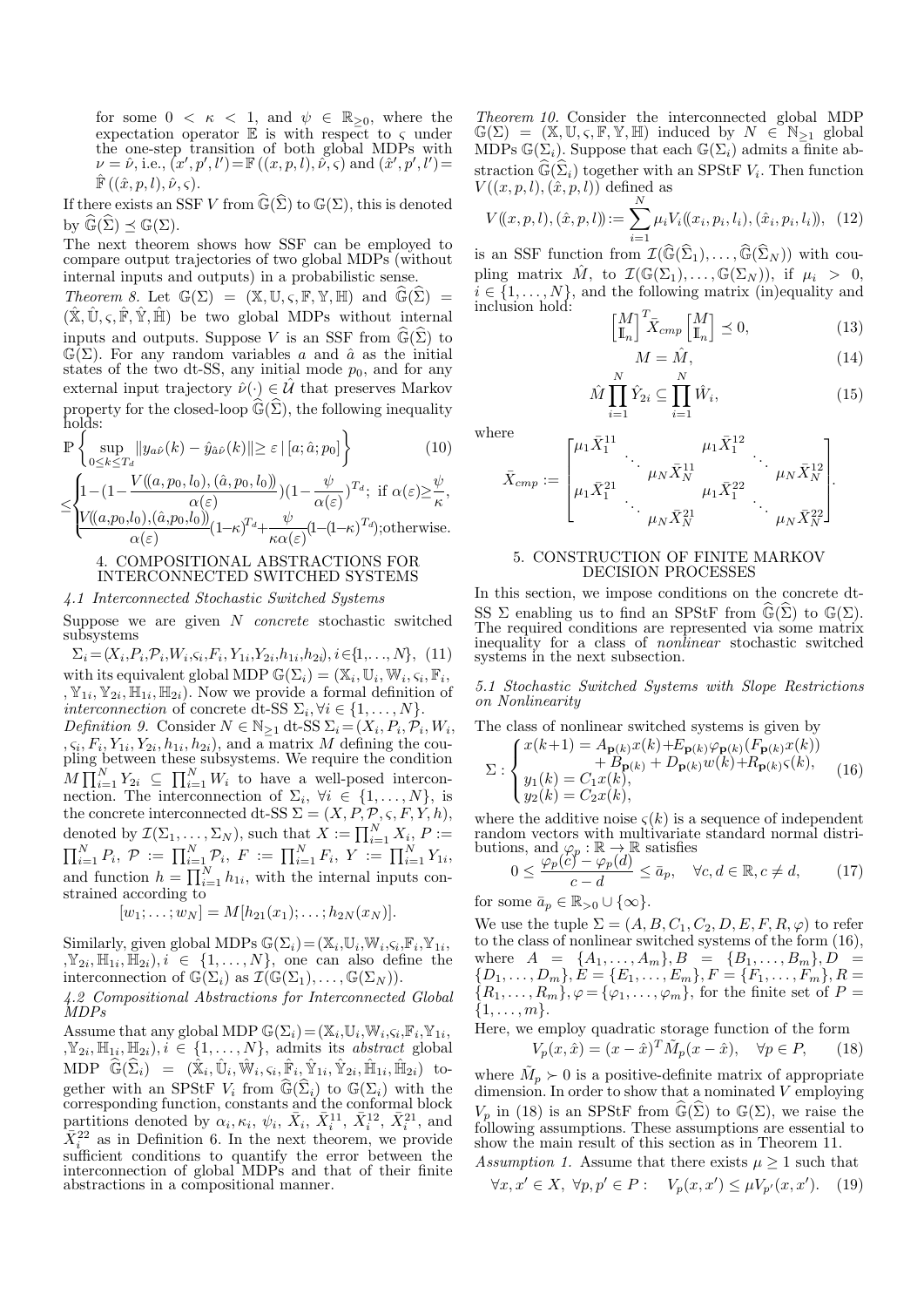Remark 2. Note that Assumption 1 is a standard assumption in switched systems accepting *multiple* storage functions with *dwell-time* similar to the one appeared in (Liberzon, 2003, equation (3.6)). Given the quadratic forms of  $V_p$ ,  $\forall p \in P$ , in (18), one can always choose  $\mu \geq 1$ satisfying this assumption.

Assumption 2. Assume that for some constants  $0 < \bar{\kappa}_p <$ 1, and  $\pi_p \in \mathbb{R}_{>0}$ , there exist  $\tilde{M}_p \succ 0$ , and common supply rate matrix  $\bar{S}$  with partitions  $\bar{S}^{ij}$ ,  $i, j \in \{1, 2\}$ , such that the following inequality holds:

$$
\begin{bmatrix}\n(1+\pi_p)A_p^T \tilde{M}_p A_p & A_p^T \tilde{M}_p D_p & A_p^T \tilde{M}_p E_p \\
* & (1+\pi_p)D_p^T \tilde{M}_p D_p & D_p^T \tilde{M}_p E_p \\
* & * & (1+\pi_p)E_p^T \tilde{M}_p E_p\n\end{bmatrix}
$$
\n
$$
\preceq \begin{bmatrix}\n\bar{\kappa}_p \tilde{M}_p + C_2^T \bar{S}^{22} C_2 & C_2^T \bar{S}^{21} & -F_p^T \\
\bar{S}^{12} C_2 & \bar{S}^{11} & 0 \\
-F_p & 0 & 2/\bar{a}_p\n\end{bmatrix}.
$$
\n(20)

Assumption 3. Assume that for constants  $\mu$  as appeared in Assumption 1,  $\bar{\kappa}_p$  as in Assumption 2,  $\epsilon > 1$ , and  $\forall l \in \{0, \ldots, k_d-2\}$ , where  $k_d \geq \epsilon \frac{\ln(\mu)}{\ln(1/\bar{\kappa}_p)} + 1$ ,  $\forall p \in P$ , there exist matrices  $\bar{X}^{11}$ ,  $\bar{X}^{12}$ ,  $\bar{X}^{21}$ , and  $\bar{X}^{22}$  of appropriate dimensions such that the following inequality holds:

$$
\frac{1}{\bar \kappa_p^{(1+l)/\epsilon}} \bigg[ \frac{\bar S^{11}}{\bar S^{21}} \frac{\bar S^{12}}{\bar S^{22}} \bigg] \hspace{-0.05cm}\leq \hspace{-0.05cm} \bigg[ \frac{\bar X^{11}}{\bar X^{21}} \frac{\bar X^{12}}{\bar X^{22}} \bigg].
$$

Now, we provide another main result of this paper showing that under which conditions a nominated  $\hat{V}$  using  $V_p$ in (18) is an SPStF from  $\widehat{\mathbb{G}}(\widehat{\Sigma})$  to  $\mathbb{G}(\Sigma)$ .

Theorem 11. Consider global MDP  $\mathbb{G}(\Sigma)$  associated with  $\Sigma = (A, B, C_1, C_2, D, E, F, R, \varphi)$  and  $\widehat{\mathbb{G}}(\widehat{\Sigma})$  as its finite abstraction with state discretization parameter  $\delta$ . If Assumptions 1, 2 and 3 hold, then<br>  $V((x, p, l), (\hat{x}, p, l)) = \frac{1}{l}$ 

$$
V((x, p, l), (\hat{x}, p, l)) = \frac{1}{\bar{\kappa}_p^{l/\epsilon}} V_p(x, \hat{x}), \tag{21}
$$

with  $V_p$  nominated in (18) is an SPStF from  $\widehat{\mathbb{G}}(\widehat{\Sigma})$  to  $\mathbb{G}(\Sigma)$ . Remark 3. Note that if there exists a common storage function  $V : X \times X \rightarrow \mathbb{R}_{\geq 0}$  between all switching modes  $p \in P$  satisfying Assumptions 1, 2 and 3, then  $V((x, p, l), (\hat{x}, p, l)) = V(x, \hat{x})$  and Definitions 6 and 7 reduce to Definitions 3.1 and 3.2 in (Lavaei et al. (2018)) (cf. the first case study).

# 6. CASE STUDY

## 6.1 Road Traffic Network

We first apply our results to a road traffic network in a circular cascade ring which is composed of 50 identical cells, each of which has the length of 500 meters with 1 entry and 1 way out, as schematically depicted in Figure 1 left. We construct compositionally a finite MDP of the network such that the compositionality condition does not require any constraint on the number or gains of the subsystems. The model of this case study is borrowed from (Le Corronc et al. (2013)) by including stochasticity in the model as an additive noise. The entry is controlled by a traffic light, that enables (green light) or not (red light) the vehicles to pass. In this model the length of a cell (denoted by  $L$ ) is in kilometers  $(0.5 \; km)$ , and the flow speed of the vehicles is 100 kilometers per hour  $(km/h)$ . Moreover, during the sampling time interval  $\tau = 6.48$ seconds, it is assumed that  $\tilde{8}$  vehicles pass the entry controlled by the green light, and one quarter of vehicles goes out on the exit of each cell (ratio denoted by  $q$ ). We want to observe the density of traffic  $x_i$ , given in vehicles per cell, for each cell i of the road. The set of modes is  $P_i = \{1, 2\}, i \in \{1, \ldots, n\}$  such that



- Fig. 1. Left: Model of a road traffic network of 50 identical cells. Right: A fully interconnected network of 100 nonlinear components (totally 200 dimensions).
	- mode 1 means traffic light is red;
	- mode 2 means traffic light is green.

The dynamic of the interconnected system is described by:

$$
\Sigma: \begin{cases} x(k+1) = A\,x(k) + B_{\mathbf{p}(k)} + \varsigma(k), \\ y(k) = x(k), \end{cases}
$$

where A is a matrix with diagonal elements  $a_{ii} = (1 \frac{\tau \nu_i}{L_i} - q$ ,  $i \in \{1, \ldots, n\}$ , off-diagonal elements  $a_{i+1,i} = \frac{\tau \nu_i}{L_i}$ ,  $\vec{i} \in \{1, \ldots, n-1\}, a_{1,n} = \frac{\tau \nu_n}{L_n}$ , and all other elements are identically zero. Moreover,  $B_p = [b_{1p_1}; \ldots; b_{np_n}], x(k) =$  $[x_1(k);\ldots;x_n(k)],\,\varsigma(k)=[\varsigma_1(k);\ldots;\varsigma_n(k)],$  and

$$
b_{ip_i} = \begin{cases} 0, & \text{if } p_i = 1, \\ 8, & \text{if } p_i = 2. \end{cases}
$$

Now, by introducing the individual cells  $\Sigma_i$  described as

$$
\Sigma_i: \begin{cases} x_i(k+1) = (1 - \frac{7\nu_i}{L_i} - q) x_i(k) + D_i w_i(k) + b_{i\mathbf{p}_i(k)} + c_i(k), \\ y_{1i}(k) = x_i(k), \\ y_{2i}(k) = x_i(k), \end{cases}
$$

where  $D_i = \frac{\tau \nu_{i-1}}{L_{i-1}}$  $\frac{\tau \nu_{i-1}}{L_{i-1}}$  (with  $\nu_0 = \nu_n$ ,  $L_0 = L_n$ ), one can readily verify that  $\Sigma = \mathcal{I}(\Sigma_1,\ldots,\Sigma_N)$ , equivalently  $\mathbb{G}(\Sigma)$  =  $\mathcal{I}(\mathbb{G}(\Sigma_1),\ldots,\mathbb{G}(\Sigma_N)),$  where the coupling matrix M is with elements  $m_{i+1,i} = 1, i \in \{1, \ldots, n-1\}, m_{1,n} = 1,$ and all other elements are identically zero. Note that in this example  $V_p = V_{p'}, \forall p, p' \in P$ . Then one can readily verify that condition (20) (applied to linear systems with  $E_p = F_p = 0, \forall p \in P$ , and  $\bar{S}^{ij} = \bar{X}^{ij}$ ,  $i, j \in \{1, 2\}$  is satisfied with  $\tilde{M}_i = 1, \pi_i = 1.48, \bar{\kappa}_i = 0.99 \,\forall i \in \{1, ..., n\},$ and  $\tau \nu_i$  $\tau \nu_i$  $\tau \nu_i$ 

$$
\bar{X}_i = \begin{bmatrix} (\frac{\gamma \nu_i}{l_i})^2 (1 + \pi_i) & (1 - \frac{\gamma \nu_i}{l_i} - q) \frac{\gamma \nu_i}{l_i} \\ (1 - \frac{\tau \nu_i}{l_i} - q) \frac{\tau \nu_i}{l_i} & -1.9(\frac{\tau \nu_i}{l_i})^2 (1 + \pi_i) \end{bmatrix} (22)
$$

Then function  $V_i(x_i, \hat{x}_i) = (x_i - \hat{x}_i)^2$  is an SPStF from  $\widehat{\mathbb{G}}(\widehat{\Sigma}_i)$  to  $\mathbb{G}(\Sigma_i)$  satisfying condition (6) with  $\alpha_i(s) = s^2$ and condition (7) with  $\kappa_i = 0.99$ , and  $\psi_i = 2.34 \delta_i^2$ .

Now, we look at  $\hat{\Sigma} = \mathcal{I}(\hat{\Sigma}_1, \dots, \hat{\Sigma}_N )$  with a coupling matrix  $\hat{M}$  satisfying condition (14) as  $\hat{M} = M$ . By taking  $\mu_1 = \cdots = \mu_N = 1$ , and using  $\overline{X}_i$  as in (22), condition (13) is satisfied as

$$
\begin{aligned} \begin{bmatrix} M \\ \mathbb{I}_n \end{bmatrix} & \overline{X}_{cmp} \begin{bmatrix} M \\ \mathbb{I}_n \end{bmatrix} = & (\frac{\tau \nu_i}{l_i})^2 (1 + \pi_i) M^T M + (1 - \frac{\tau \nu_i}{l_i} - q) \frac{\tau \nu_i}{l_i} (M^T \\ & \qquad + M) - 1.9 (\frac{\tau \nu_i}{l_i})^2 (1 + \pi_i) \mathbb{I}_n \leq 0, \end{aligned}
$$

without requiring any restrictions on the number or gains of the subsystems. Note that  $M^T M$  is an identity matrix and  $M^T+M$  is a matrix with  $\bar{m}_{i,i+1} = \bar{m}_{i+1,i} = \bar{m}_{1,n} =$  $\overline{m}_{n,1} = 1, i \in \{1, \ldots, n-1\}$ , and all other elements are identically zero. In order to show the above inequality, we used,  $i \in \{1, \ldots, n\},\$ 

$$
2(1 - \frac{\tau \nu_i}{l_i} - q)(\frac{\tau \nu_i}{l_i}) - 0.9(\frac{\tau \nu_i}{l_i})^2(1 + \pi_i) \le 0,
$$

employing Gershgorin circle theorem (Bell (1965)). By choosing finite internal input sets  $\hat{W}_i$  of  $\hat{\Sigma}$  such that